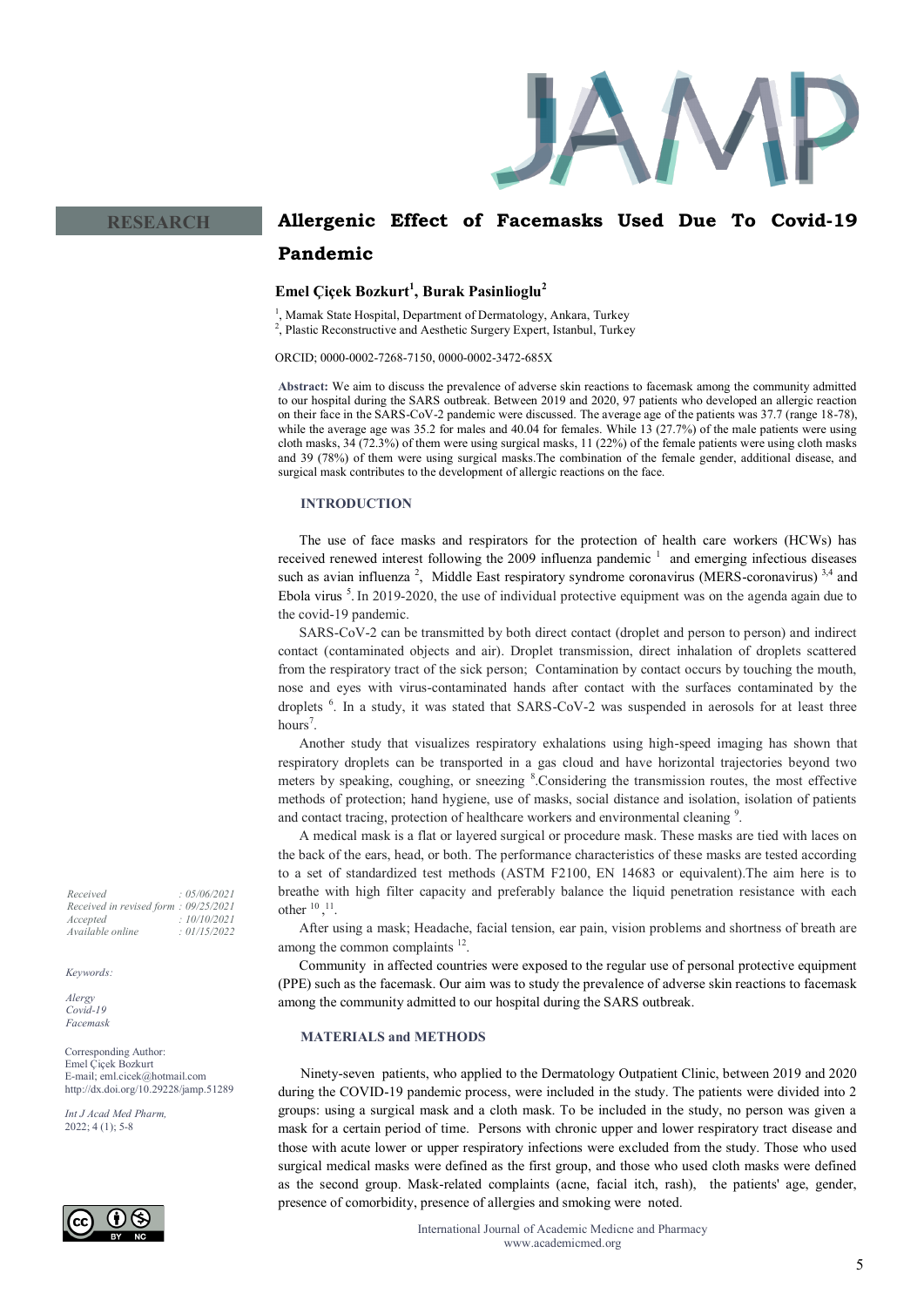## *Statistical Analysis*

Data obtained in the study were statistically analyzed using SPSS 23.0 software (SPSS Inc., Chicago, IL, USA). The data were expressed as mean ± standard deviation (SD). Pearson chi-square test was used in the analysis of statistical evidence. The value of  $p<0.05$ was regarded as statistically significant.

## **RESULTS**

The average age of the patients was 37.7 (range 18-78), while the average age was 35.2 for males and 40.04 for females. While 13 (27.7%) of the male patients were using cloth masks, 34 (72.3%) of them were using surgical masks, 11 (22%) of the female patients were using cloth masks and 39 (78%) of them were using surgical masks (Table 1).

#### **Table 1.** Mask type and gender

|        |             |                       | Mask  |          | Total |
|--------|-------------|-----------------------|-------|----------|-------|
|        |             |                       | Cloth | Surgical |       |
| Gender | Male        | Count                 | 13    | 34       | 47    |
|        |             | Expected<br>Count     | 11,6  | 35,4     | 47    |
|        |             | $\%$                  | 27,7  | 72,3     | 100   |
|        | Fe-<br>male | Count                 | 11    | 39       | 50    |
|        |             | <b>Expected Count</b> | 12,4  | 37,6     | 50    |
|        |             | $\frac{0}{0}$         | 22    | 78       | 100   |
|        |             | Count                 | 24    | 73       | 97    |
| Total  |             | <b>Expected Count</b> | 24    | 73       | 97    |
|        |             | $\frac{0}{0}$         | 24,7  | 75,3     | 100   |

The number of smoking male patients was 21 (44.7%), and the number of female patients was 10 (20%). Smoking was present in 5  $(20.8\%)$  of the patients using cloth masks and 26  $(35.6\%)$  of the patients using surgical masks (Table 2).

**Table 2:** Mask type and smoking

|       |          |                       | Smoking |      |       |
|-------|----------|-----------------------|---------|------|-------|
|       |          |                       | Yes     | No   | Total |
| Mask  | Cloth    | Count                 | 5       | 19   | 24    |
|       |          | <b>Expected Count</b> | 7,7     | 16,3 | 24    |
|       |          | $\frac{0}{0}$         | 20,8    | 79,2 | 100   |
|       | Surgical | Count                 | 26      | 47   | 73    |
|       |          | <b>Expected Count</b> | 23,3    | 49,7 | 73    |
|       |          | $\%$                  | 35,6    | 64,4 | 100   |
| Total |          | Count                 | 31      | 66   | 97    |
|       |          | <b>Expected Count</b> | 31      | 66   | 97    |
|       |          | $\frac{0}{0}$         | 32      | 68   | 100   |

Five (16.1%) of the patients with a history of additional disease such as hypertension and diabetes had a history of smoking. The number of patients using cloth masks and comorbid diseases was 7 (29.2%), and the number of patients using surgical masks and comorbidities was 22 (30.1%). While 7 (14.9%) patients had comorbid diseases in male patients, the number of patients with comorbid diseases in female patients was 22 (44%) (Table 3). There were no significant differences in adverse skin reactions due to age, sex, race, or profession.

|        |        |                       | Ek hastalık    |                |       |
|--------|--------|-----------------------|----------------|----------------|-------|
|        |        |                       | Yes            | N <sub>0</sub> | Total |
| Gender | Male   | Count                 | $\overline{7}$ | 40             | 47    |
|        |        | <b>Expected Count</b> | 14,1           | 32,9           | 47,0  |
|        |        | $\frac{0}{0}$         | 14,9           | 85,1           | 100   |
|        | Female | Count                 | 22             | 28             | 50    |
|        |        | <b>Expected Count</b> | 14,9           | 35,1           | 50,0  |
|        |        | $\%$                  | 44             | 56             | 100   |
| Total  |        | Count                 | 29             | 68             | 97    |
|        |        | <b>Expected Count</b> | 29,0           | 68,0           | 97    |
|        |        | $\frac{0}{0}$         | 29,9           | 70,1           | 100   |

Patients used face masks regularly reported adverse skin reactions, which included acne (58.6%), facial itch (50.4%), and rash (37.8%). All those who had skin reactions developed them while using surgical and wool masks for an average duration of 8 hr a day and over a mean period of 10.6 months. Patients reported allergic reaction with mask use, with sites reported encompassing the nose bridge, cheeks, and chin. There were no significant differences in adverse skin reactions due to age, sex, race, or profession.

Considering the statistical evaluation of the data we obtained in the nose, chin and mouth area allergic reactions in patients using surgical masks and cloth masks, the Pearson chi-square value was 0.417 and the significance value was found to be 0.519 ( $p > 0.05$ ). Although there is no significant relationship between masks and gender, the use of surgical masks in women is slightly more than men. According to the Pearson chi-square test, smoking in male patients with allergic reactions was higher than expected, and less than expected in women. Pearson's chi-square value is 6.787 and its significance value is  $0.009$  (p <0.05). As a result, a significant relationship was found between smoking and gender.

Considering the relationship between the type of mask used and smoking; The Pearson chi-square value is 1.815 and the significance value is  $0.178$  (p $> 0.05$ ). No significant relationship was found between smoking and mask type, but smoking was higher in those using surgical masks than those using cloth masks. When evaluated statistically on smoking and comorbidities; Pearson chi-square value is 4.121 and its significance value is 0.042 ( $p \le 0.05$ ). A significant relationship was found between smoking and comorbidities, and comorbidity was found to be more common in non-smokers than in smokers. In the relationship between gender and comorbidity; Pearson's chi-square value is 9,793, and the significance value is 0.002 (p <0.05). A significant relationship was found between gender and comorbidity, and comorbidity was more common in women than in men.

## **DISCUSSON**

Where the medical mask approach is adopted, potential harms and risks should be carefully considered, eg contamination from touching the mask on contaminated hands <sup>13,14</sup>; when wet; contamination caused by not changing the mask when dirty or damaged; skin lesions, irritation or acne that gets worse as a result of using the mask for long hours  $^{15,16,17}$ ; discomfort caused by wearing a mask  $^{18,19}$ .

There are studies stating that the use of surgical masks and FFP2 causes allergies. Navarro-Triviño et al. examined the development of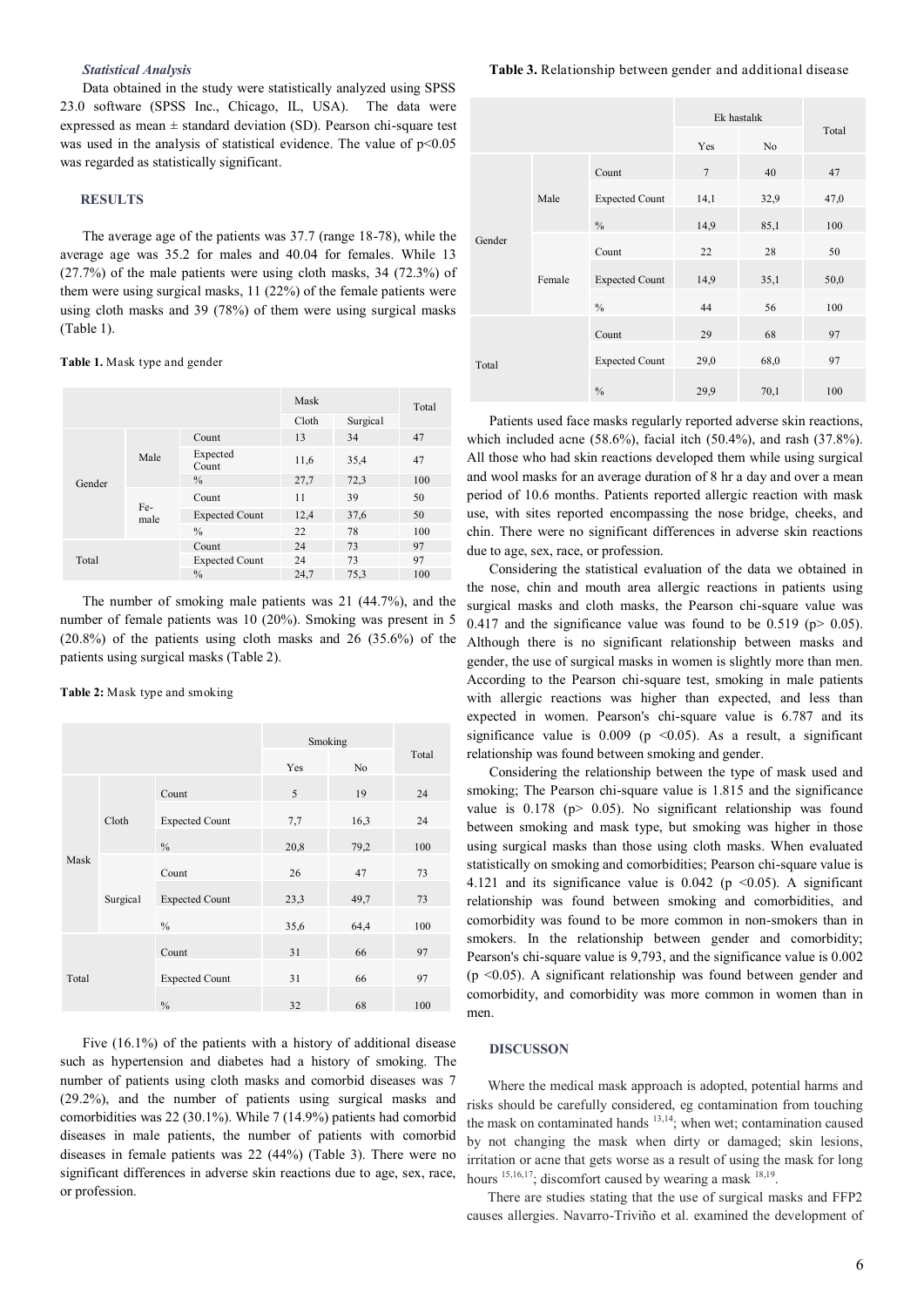contact dermatitis after the use of an FFP2 mask in a hospital worker think that smoking does not affect the development of allergic who had no previous history of allergic disease  $2^0$ . In another study, skin reactions associated with the use of N95 masks were evaluated in healthcare workers <sup>17</sup>.

In another study evaluating the use of surgical and N95-type masks, it was stated that complaints developed at a considerable rate <sup>21</sup>. Complaints in the study; Reported in general use regardless of mask duration and mask type. Skin reaction was reported in 49% of the participants, respiratory problems in 17.1%, and eye-related findings in 6.2%.

There has been an increased incidence of skin conditions in the community due to the extended use of facemasks. Contact dermatitis, contact urticaria occurs due to adhesives, rubber in straps, free formaldehyde released from the non-woven polypropylene and from metal in clips <sup>22</sup>. Foo et al., analysed healthcare workers during the SARS pandemic in 2003 at Singapore, and reported that 51.4% experienced itch induced by face masks <sup>15</sup>. In an experimental study by Roberge et al., of a group of 20 healthy people wearing surgical masks during continuous walking on a treadmill at a low–moderate work rate (5.6 km/h) for 1 h, facial itch occurred in 7% of participants, and an additional 11% experienced skin irritation  $23$ . Zuo et al., 21 showed that pre-existing acne, rosacea and seborrheic dermatitis were exacerbated by using face masks.

First, a hot and humid microclimate is created in regions of the face covered by the mask, which predisposes to a flare $\square$ up of acne. Secondly, occlusion of pilosebaceous ducts due to local pressure on the skin from the close fitting mask could result in a flare  $\Box$ up of acne <sup>24</sup>. Itch and rash were reported frequently as well with most cases probably due to irritant contact dermatitis from components of the mask. True allergic contact dermatitis may ocur to adhesives used in the masks or to mask components such as rubber strapsor metal clips 15 .

Moisture can accumulate under either type of face mask and predisposeto skin breakdown and, potentially, superinfection  $22$ . Skin barrier dysfunction and potential skin microbiotadys balance on the face might make patients more vulnerable to side effects from the masks<sup>21</sup>.

In our work; surgical masks are numerically higher in patients with allergic reactions. The preference for the use of surgical masks in women was found to be higher than men. Smoking is higher in male patients with allergies than female patients with allergies. Allergic patients wearing surgical masks and smoking are both numerically and proportionally higher than patients who use cloth masks and smokers who develop allergic reactions, but it is not statistically significant. 79.2% of those who use cloth masks and 64.4% of those who use surgical masks do not smoke although they develop an allergic reaction. Additional disease was detected in 16.1% of smokers and 36.4% of non-smokers. In statistical evaluation, the association of smoking and comorbidity does not give a meaningful result in the development of allergic reactions. When the effect of comorbidity and mask selection on allergic reaction was examined, no significant difference was found, both proportionally and numerically.

In women with allergic reactions, the presence of additional disease was found to be statistically significant compared to men. The presence of additional disease in women is statistically significant compared to male patients in which it contributes to the development of allergic reactions.

### *Conclusion*

The combination of female gender, additional disease and surgical mask contributes to the development of allergic reactions related to the mask. Although it is an assumption that smoking and mask association triggers the development of allergic reactions in the community, we

reactions when we look at the data we obtain. However, although it is not statistically significant; the combination of smoking and surgical mask is more likely to cause allergy than cloth mask and cigarette combination numerically and proportionally.

### *Conflict of interest*

The authors declare that there are no conflict of interests.

#### *Financıal disclosure*

The authors declared that this study has received no financial support.

#### **REFERENCES**

- World Health Organization (WHO). Global Alert and Response (GAR), Pandemic (H1N1); 2009.
- 2. World Health Organization (WHO). Human infection with avian influenza A (H7N9) virus; 2013.
- 3. Bermingham A, Chand MA, Brown CS, Aarons E, Tong C, Langrish C et al. Severe respiratory illness caused by a novel coronavirus, in a patient transferred to the United Kingdom from the Middle East, September 2012. Euro Surveill 2012;17:20290.
- 4. Pollack MP, Pringle C, Madoff LC, Memish AZ. Latest outbreak news from ProMED-mail: novel coronavirus-Middle *East. Int J Infect Dis*  2013;17:e143–4. doi:10.1016/j.ijid.2012.12.001
- 5. World Health Organization (WHO). Global Alert and Response (GAR). Ebola virus disease; 2014)
- 6. T.C. Sağlık Bakanlığı. COVID-19 (SARS-CoV2 Enfeksiyonu) Rehberi. Availableat:https://covid19bilgi.saglik.gov.tr/depo/rehberler/ COVID-19\_Rehberi.pdf.
- 7. van Doremalen N, Bushmaker T, Morris DH, Holbrook MG, Gamble A, Williamson BN et al. Aerosol and Surface Stability of SARS-CoV-2 as Compared with SARS CoV-1. *N Engl J Med*. 2020;382(16):1564.
- 8. Bourouiba L. Turbulent Gas Clouds and Respiratory Pathogen Emissions: Potential Implications for Reducing Transmission of COVID-19. *JAMA*. 2020;323(18):1837-1838. doi: 10.1001/jama.2020.4756.
- 9. Chu DK, Akl EA, Duda S, Solo K, Yaacoub S, Schünemann HJ. Physical distancing, facemasks, and eye protection to prevent person-to-person transmission of SARS-CoV-2 and COVID-19: a systematic review and meta-analysis. *Lancet* 2020;10242:1973–87.
- 10. European Standards. UNE EN 14683:2019+AC:2019. Medical Face Masks –Requirements and Test Methods; 2019
- 11. F23 Committee, n.d. Specification for Performance of Materials Used in Medical Face Masks. *ASTM International*; 2020.
- 12. Morishima M, Kishida K. Understanding attitudes toward hygiene mask use in Japanese daily life by using a repeated cross-sectional survey. Work, 2018;61(2):303-311. https: // dx.doi.org /10.3233/WOR-182801
- 13. Zamora JE, Murdoch J, Simchison B, Day AG. Contamination: a comparison of 2 personal protective systems. *CMAJ*. 2006;175(3):249-54.
- 14. Kwon JH, Burnham CD, Reske KA, Liang SY, Hink T, Wallace MA, et al. Assessment of Healthcare Worker Protocol Deviations and Self-Contamination During Personal Protective Equipment Donning and Doffing. *Infect Control Hosp Epidemiol*. 2017;38(9):1077-83.
- 15. Foo CC, Goon AT, Leow YH, Goh CL. Adverse skin reactions to personal protective equipment against severe acute respiratory syndrome- a descriptive study in Singapore. *Contact Dermatitis*. 2006;55 (5):291-4.
- 16. Radonovich LJ, Jr., Simberkoff MS, Bessesen MT, Brown AC, Cummings DAT, Gaydos CA, et al. N95 Respirators vs Medical Masks for Preventing Influenza Among Health Care Personnel: A Randomized Clinical Trial. *JAMA*. 2019;322(9):824-33.
- 17. Al Badri F. Surgical mask contact dermatitis and epidemiology of contact dermatitis in health care workers. *Current Allergy&Clinical Immunology*, 2017;30,3: 183 - 188.
- 18. Jefferson T, Del Mar CB, Dooley L, Ferroni E, Al-Ansary LA, Bawazeer GA et al. Physical interventions to interrupt or reduce the spread of respiratory viruses. *Cochrane Database Syst Rev*. 2020;11:CD006207. doi: 10.1002/14651858.CD006207.pub5.